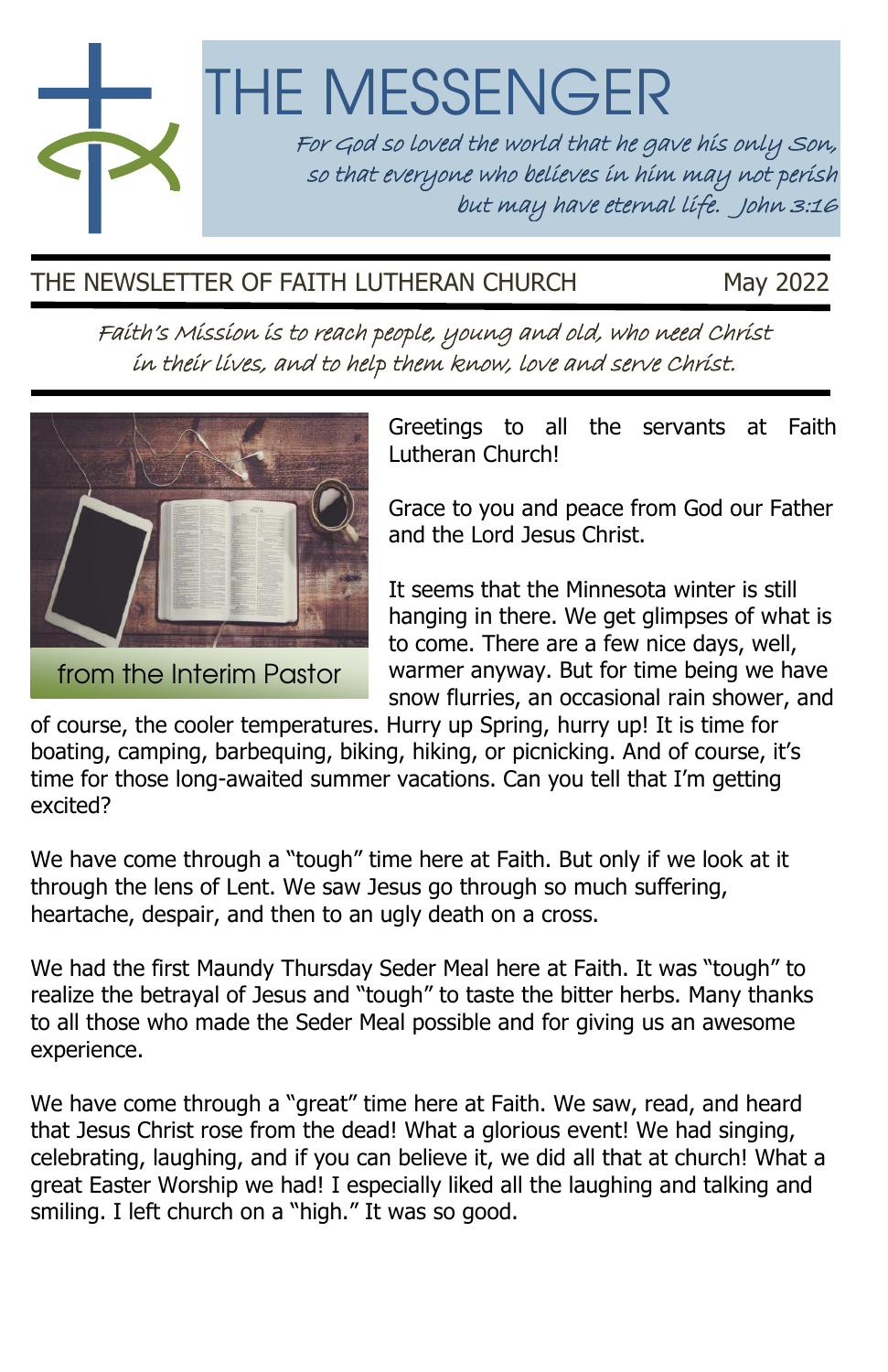More good things are coming. Confirmation will soon be upon us as we gather together six fine young people and envelop them in our congregation, "confirming" them deeper and deeper into the church's ministry.

The call committee and church council are doing good work and moving us ahead, with an eye out for future possibilities.

Once again, I am here with you and for you. We are all in this together so it is my intention to help you with the best of my ability, not only to get you through this transitional period, but also to help you move forward to a bright future.

God's peace to all of you. Take care, be not afraid, for God is with us all. He is Risen! He is Risen indeed!

Sincerely in Christ, Pastor Scott Block

**\*\*\*\*\*\*\*\*\*\*\*\*\*\*\*\*\*\*\*\*\*\*\*\*\*\*\*\*\*\*\*\*\*\*\*\*\*\*\*\*\*\*\*\*\*\*\***

## OFFERING ENVELOPE REMINDER

The church council would like to thank all of you for your generous donations this past year. We are exceedingly grateful for your financial support to the church as well as donations of your time and talent. We have been blessed with an amazing church family!

For the past several months, congregational giving towards our monthly mortgage payment has fallen short. If you would like to contribute towards the building fund, please make that notation on your offering envelope. Any checks or cash not marked specifically towards the building fund, go to the general operating fund. **General operating fund money can't be used to pay the mortgage.**

If you are in need of offering envelopes or are interested in electronic giving, please talk to Jana in the office 763-878-2092.

**\*\*\*\*\*\*\*\*\*\*\*\*\*\*\*\*\*\*\*\*\*\*\*\*\*\*\*\*\*\*\*\*\*\*\*\*\*\*\*\*\*\*\*\*\*\*\***



## MEN'S BREAKFAST

Men of all ages are invited to church for breakfast on Saturday, May 7<sup>th</sup>, from 8:30-9:30 AM. Invite your friends and neighbors! Sign up on the information table in the narthex.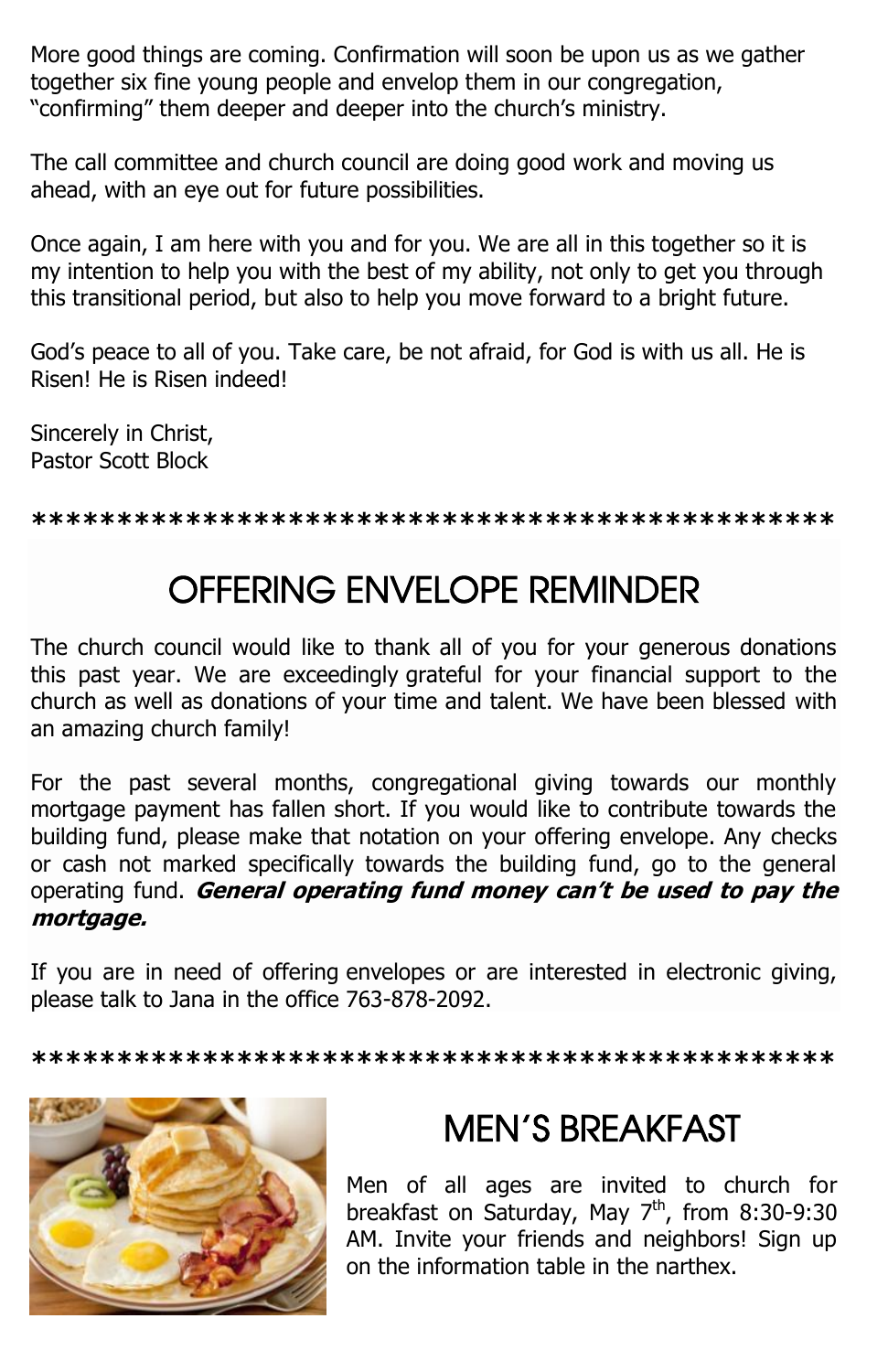## CHEESECAKE & COMEDY

Interested in an afternoon of good Lutheran humor? The Looney Lutheran's will perform at St. John's Lutheran Church in Buffalo on Sunday, May 8th. Doors open at 3 PM with cheesecake and coffee before the performance at 4 PM. The event is called Cheesecake & Comedy - A Second Helping. The Basement Ladies will teach us how to eat healthy "the Lutheran Way" and the "food wheel" where all foods lead to hotdish.

Tickets are \$10 in advance and \$15 at the door. Sign up in the narthex for the \$10 tickets. Payment is preferred at the time of sign up to Gloria Colbenson. Those attending can arrange to carpool with others on the list or drive directly to St. John's. Deadline to sign up is Sunday, May 1st.

#### **\*\*\*\*\*\*\*\*\*\*\*\*\*\*\*\*\*\*\*\*\*\*\*\*\*\*\*\*\*\*\*\*\*\*\*\*\*\*\*\*\*\*\*\*\*\*\***

## PLAYGROUND UPDATE

For the last seven months we as a congregation have been committed to the importance of investing back into our youth following the removal of the previously degraded playground equipment. Council members would like to give thanks to the many people who have contributed to the playground fund.

We now have over \$4,000 in the fund allowing us to purchase a new commercial grade swing set that is expected to be available the 3rd week in June given the current lead time. We also will be purchasing a new Rainbow Clubhouse PKG II Feature Model minus the swing that comes with this model; lead time is for the later part of May. We plan to continue with fund raisers to cover an additional \$2,400 required to cover the balance.

Thanks to the many people for your continued support! These are exciting times and it will be a blessing to our kids for a generation to come.

God's Blessings, Council members

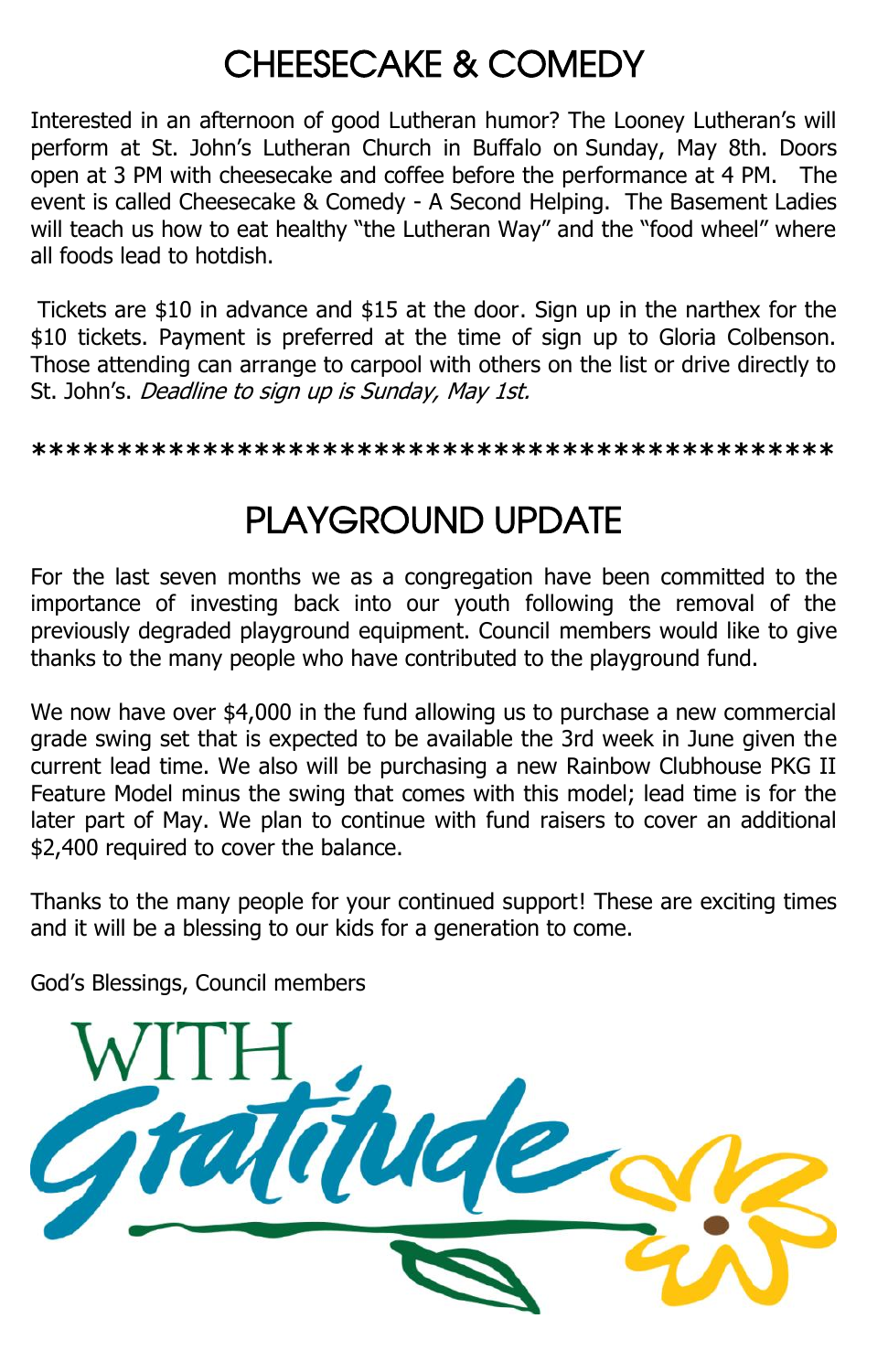## THANK YOU

I would like to give many thanks to all those that showed up and did such a great job cleaning the church inside and out.

God's Blessings to all! Building & Grounds, Kerry



**\*\*\*\*\*\*\*\*\*\*\*\*\*\*\*\*\*\*\*\*\*\*\*\*\*\*\*\*\*\*\*\*\*\*\*\*\*\*\*\*\*\*\*\*\*\*\***

# 37<sup>th</sup> ANNUAL FALL FESTIVAL

It's hard to think fall festival when we're still waiting for spring to arrive. The first fall festival planning meeting met to set a date of September  $11<sup>th</sup>$  for our festival.

Council members each chose a team to lead. Team leaders are:

Food/kitchen - Steve Lichtenberg Live auction - Kerry Johnson Country store - Kim Garberich Ordering table/chairs/tents/set-up/tear down - Mark Gilberts Silent auction and advertising -Gloria Colbenson Kids activities - church youth

If you have an interest in one or more of these areas, please contact that team leader and let them know. We need to get everyone involved in making the 2022 fall festival a huge success.

What can you do now? Plant some extra vegetables and tomato plants. Put September  $11<sup>th</sup>$  on your calendar and start sharing it with your friends and family. As you spring clean, put aside anything that could go on the live auction or new items for the silent auction baskets.

There will be several updates on the planning process to get everyone involved. Our next planning meeting is June  $16<sup>th</sup>$  at 6 PM. Everyone is welcome.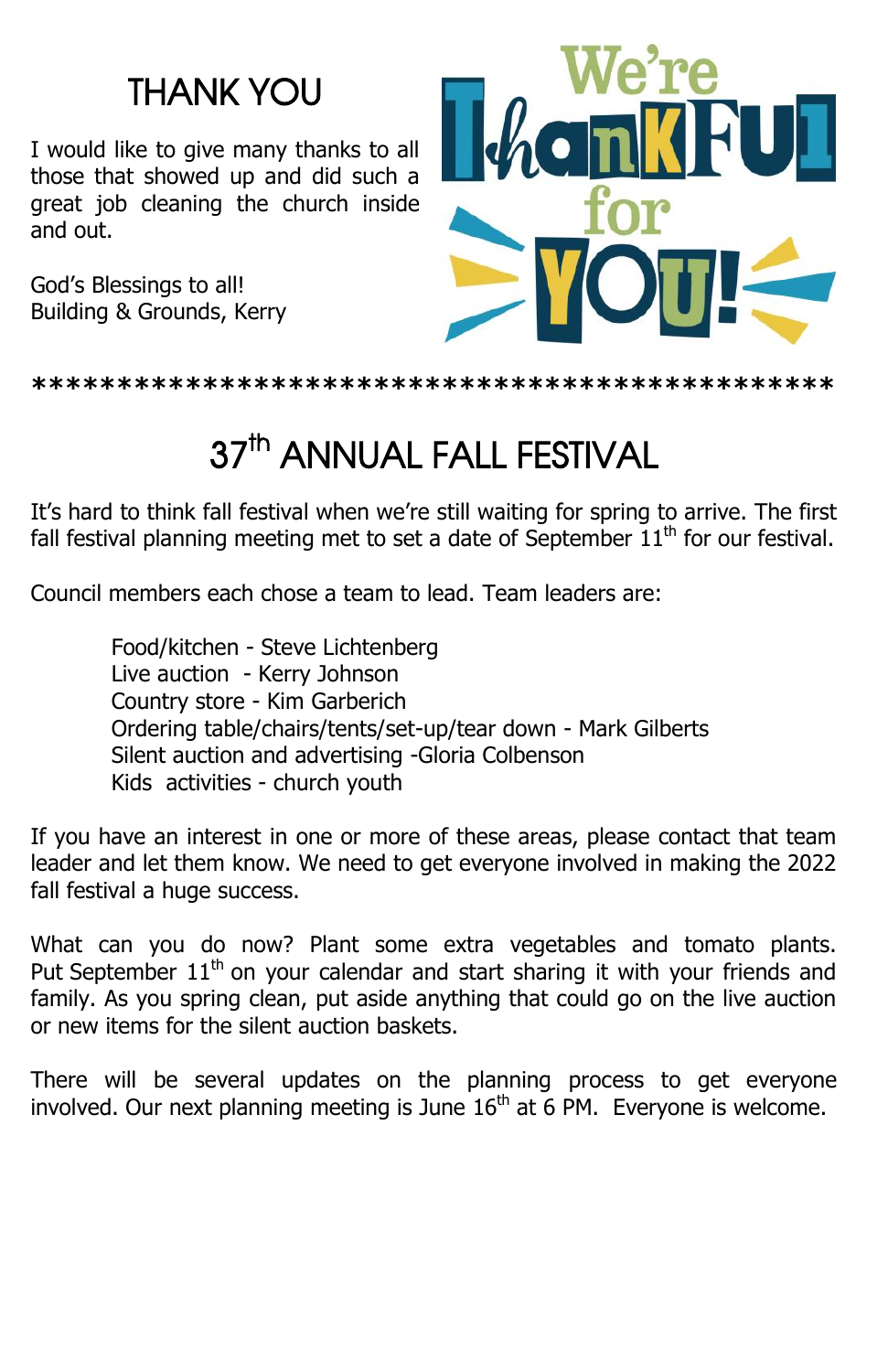### CHURCH COUNCIL MINUTES **April 21, 2022**

The Council meeting of Faith Lutheran Church was called to order by President Kim Garberich at 7:00 PM. Present: Pastor Scott, Kim Garberich, Kerry Johnson, Mark Gilberts, Steve Lichtenberg, Gloria Colbenson, Pat Zierden. Absent: Jim Olsen

Pastor Scott opened with prayer.

Kim made the announcement that Jim Olsen has resigned from the church council effective April 21, 2022. Jim stated he wants to remain on the call committee and direct his full attention to that committee. The council discussed a replacement, but decided we vote for three council members at the 2023 annual meeting with one candidate filling Jim's remaining term.

**Minutes** Gloria Colbenson:

Minutes were already approved and printed in the April newsletter.

### **Pastor's Report – Pastor Scott:**

Pastor Scott reported making hospital and home visits.

Holy Week was busy with all the services.

Six students will be confirmed May 1.

Will start making more home visits.

Evolution Technology will upgrade the church internet/wifi.

**Treasurer's Report - Pat Zeirden:** Pat reviewed the treasurer's report showing a decrease in giving to the building fund. We will watch this closely. Comment was made it's very important that members mark their envelopes to the designated area of their choice of either general or building fund. If it's not marked, the monies go into the general fund. Gloria made a motion to accept the treasurer's report. Kerry second. Motion carried.

### **Building and Grounds Report - Kerry Johnson:**

Utility Rooms - options to address the safety concerns for items that should not be stored in the electrical/furnace rooms will require an option to approach Rose and discuss turning the storage room in chapel to a place for cleaning supplies and other storage as well. These utility rooms are limited to any storage and we must get them back to meeting the required fire code. Tabled for further discussion or options. No motion to move forward at this time.

Kerry is ready for clean-up day Saturday, April 23.

The front door lock needs to be fixed. Kerry will follow-up on repairs.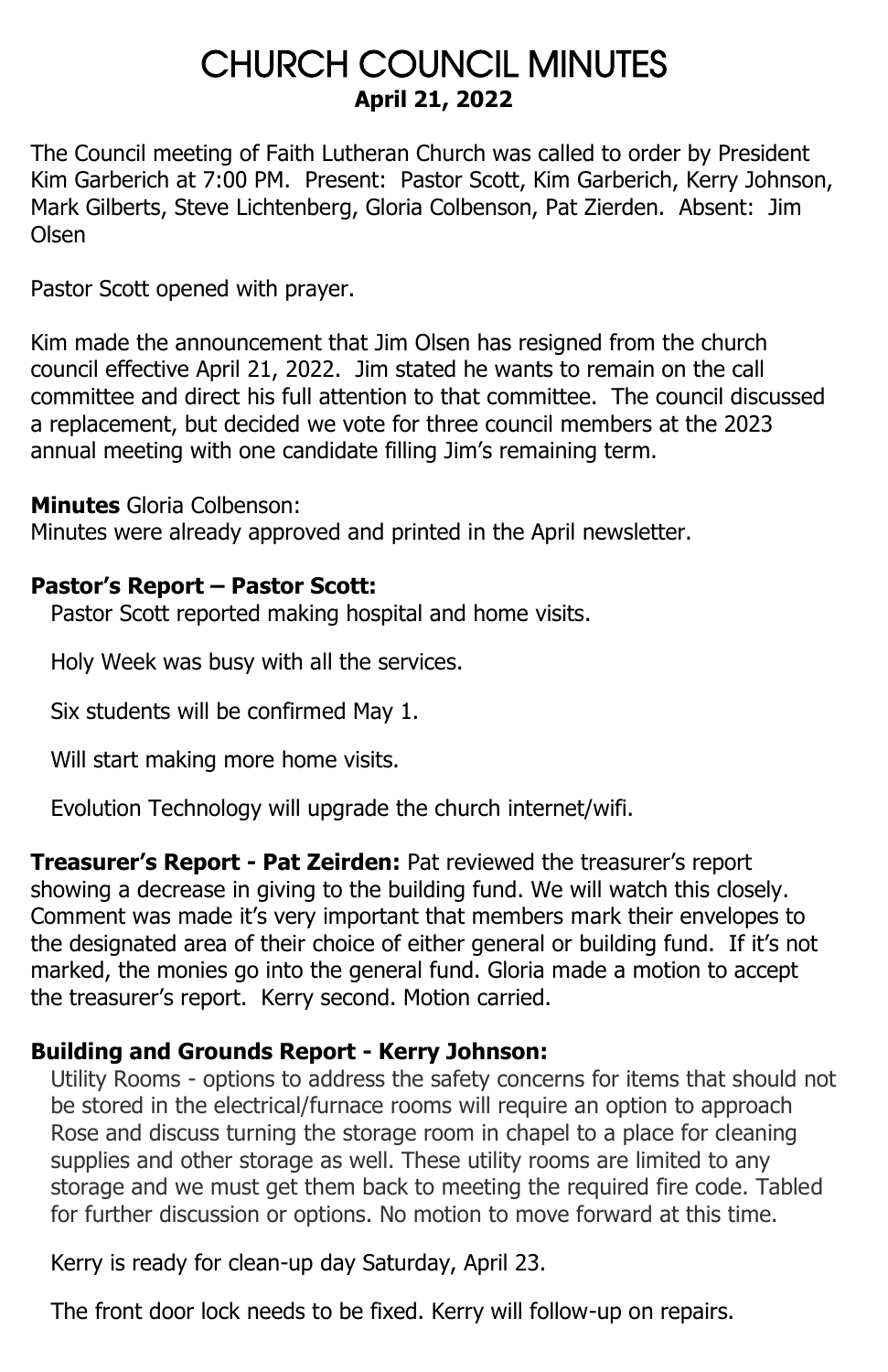### **Old Business:**

Financial Audit for 2021 is not completed.

Non-monetary donation policy was written by Gloria Colbenson for the council to approve. A motion was made by Steve to accept the policy. Mark second. Motion carried. The policy will be posted on the church bulletin board, printed in the newsletter and added to the church constitution as a continuing resolution. (See policy attached to the minutes.)

### **New Business:**

Call committee update was given by Pastor Scott. The committee is developing a pastor profile from the congregation's Listening Vision Sessions held in February. Committee felt there is no need for a congregational survey as planned with sufficient information already received. Once the profile is complete, the position will be posted on the LCMC website.

Fall Festival: Kim reported the first fall festival meeting was held in April. The date was set for Sunday, September 11, 2022. Committee leaders were chosen and more info will be coming in the future weeks to start the planning process. Next meeting is Thursday, June 16, 6:00 pm.

Playground: Kerry reported that Rainbow Midwest Playground in St. Cloud has a special of 50% off plus another \$500 off on the choice of playgrounds. We have enough funding to put a purchase agreement on a large heavy industrial cedar clubhouse playground with a climbing wall, picnic table and slide for the price of \$4,649. There will be an additional fee of \$300 for delivery and set-up by Rainbow Midwest. A separate heavy duty swing set will be purchased. Fundraising will continue to pay the remaining balance. Steve made the motion to go forward with the playground purchase. Mark Second. Motion carried.

Advertising for the church was discussed. Gloria will check with Fibernet about their TV advertising channel. Permission was previously given by Summit Stone in Hasty to put a church sign on their property. Gloria will contact the Wright County traffic engineer about a sign on the corner of county road 8 and highway 75.

Pastor Scott mentioned Jana Stockham, church secretary, has been employed by the church for 16 years and her pay is way below the average pay scale. Gloria made the motion to give Jana a pay increase beginning April 25, 2022. Mark second. Motion carried.

Pat made a motion to adjourn the meeting at 8:45 pm. Gloria seconded. Motion carried.

The meeting closed with the Lord 's Prayer.

Respectfully Submitted, Gloria Colbenson, Secretary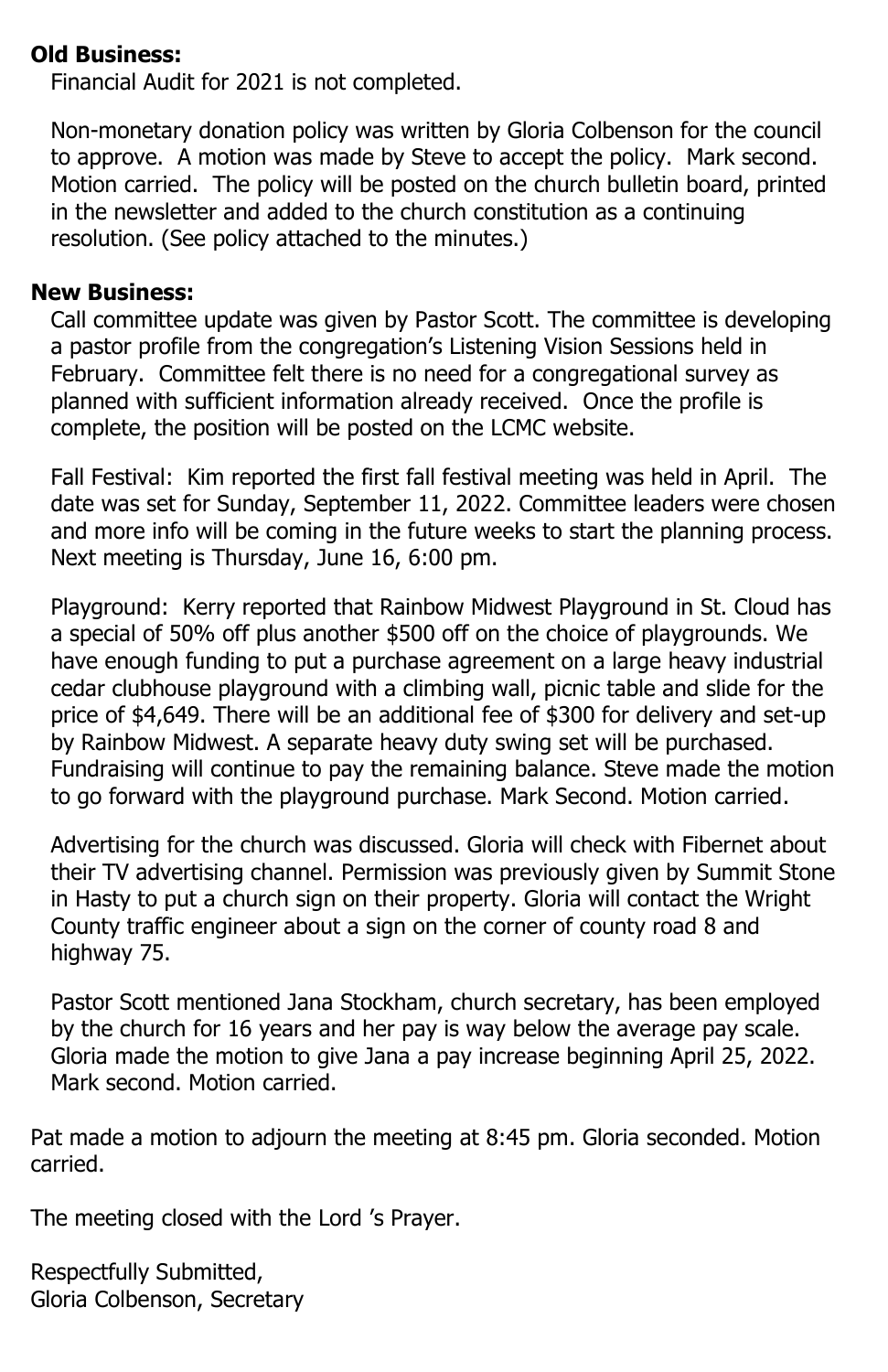### **Faith Lutheran Church Non-Monetary Donation Policy**

When individuals donate an item to Faith Lutheran Church, the donor must agree to the following policy:

The item must be in clean and useable condition. The item will be reviewed and approved by Faith Lutheran Church council and deemed a necessity for the church. Once an item is donated to the church it becomes property of the church. Therefore, use or disposal of the said item is at the sole discretion of the church council and/or church staff. Tax monetary donations forms will not be provided by the church.

| Item Donated |      |
|--------------|------|
| Donated By   | Date |
| Approved By  | Date |

Policy established by Faith Lutheran Church Council April 21, 2022

**\*\*\*\*\*\*\*\*\*\*\*\*\*\*\*\*\*\*\*\*\*\*\*\*\*\*\*\*\*\*\*\*\*\*\*\*\*\*\*\*\*\*\*\*\*\*\***